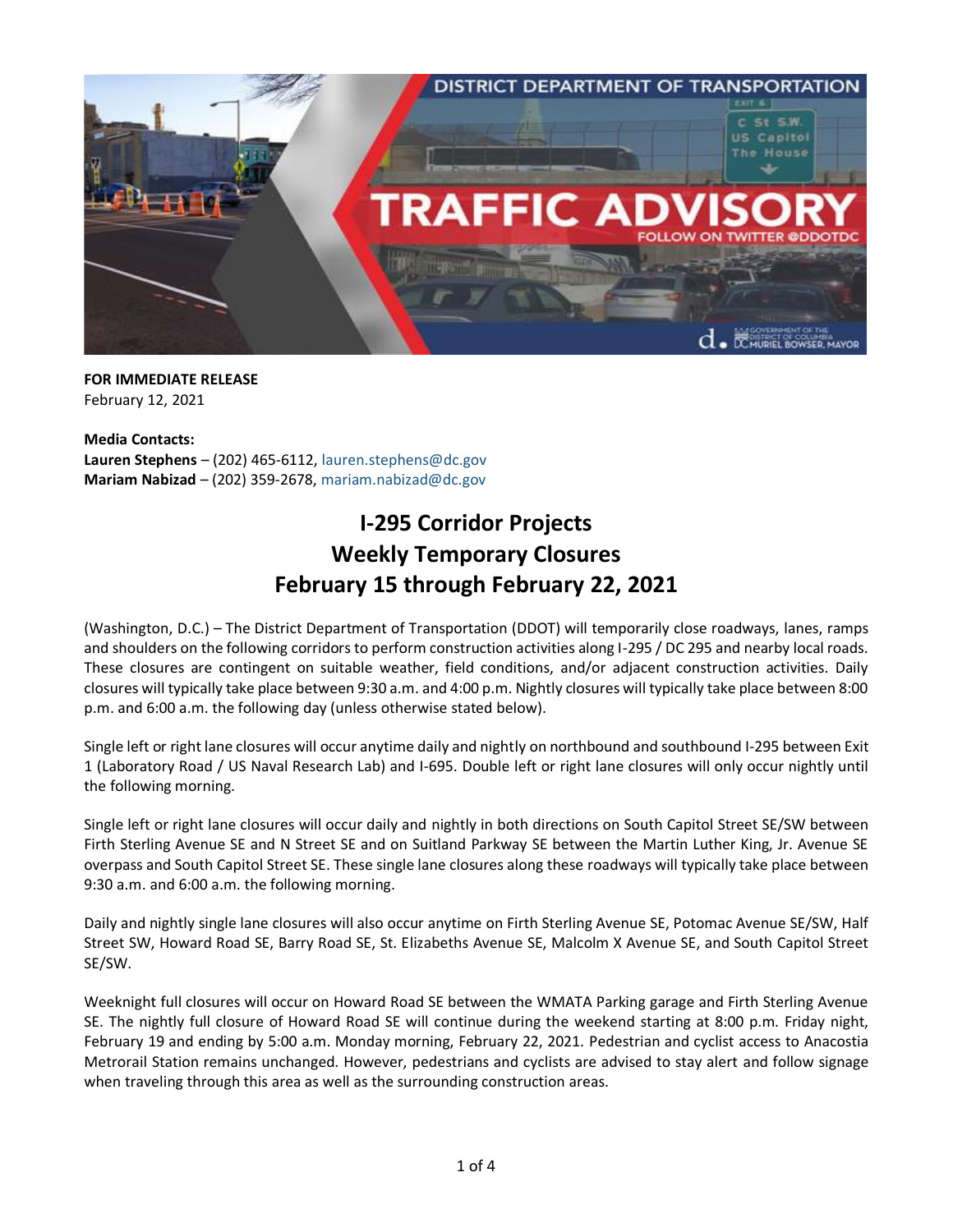The following full ramp closures will also occur daily and nightly.

- Exit 3B from I-295 Northbound (South Capitol Street / Nationals Park / Downtown)
- Exit 4 from I-295 Southbound (South Capitol Street / Suitland Parkway)
- Ramp from MLK Jr. Avenue to I-295 Northbound (continuously)

Northbound South Capitol Street SE between Firth Sterling Avenue SE and Suitland Parkway SE will be closed on Wednesday, February 17, 2021 from 10:00 a.m. to 5:00 p.m. A marked detour will be in place during these closures.

Northbound South Capitol Street SE CLOSED (red line) between Firth Sterling Avenue SE and Suitland S Capitol St SV Parkway SE (Detour provided). Follow detour to bypass closure: SB South Capitol St., SW Northbound South Capitol Street SE will turn right on Firth Howard Rd S Capitol St SW Sterling Avenue SE and left on Suitland Parkway SE (green Suitland Pkwy. SE line). MB South Capitol St. SE U. utland Pkwy W Suitland Pt Firth Sterling Ave., SE Birney Elementary School Excel Academy Pcs

South Capitol Street SE Closure & Detour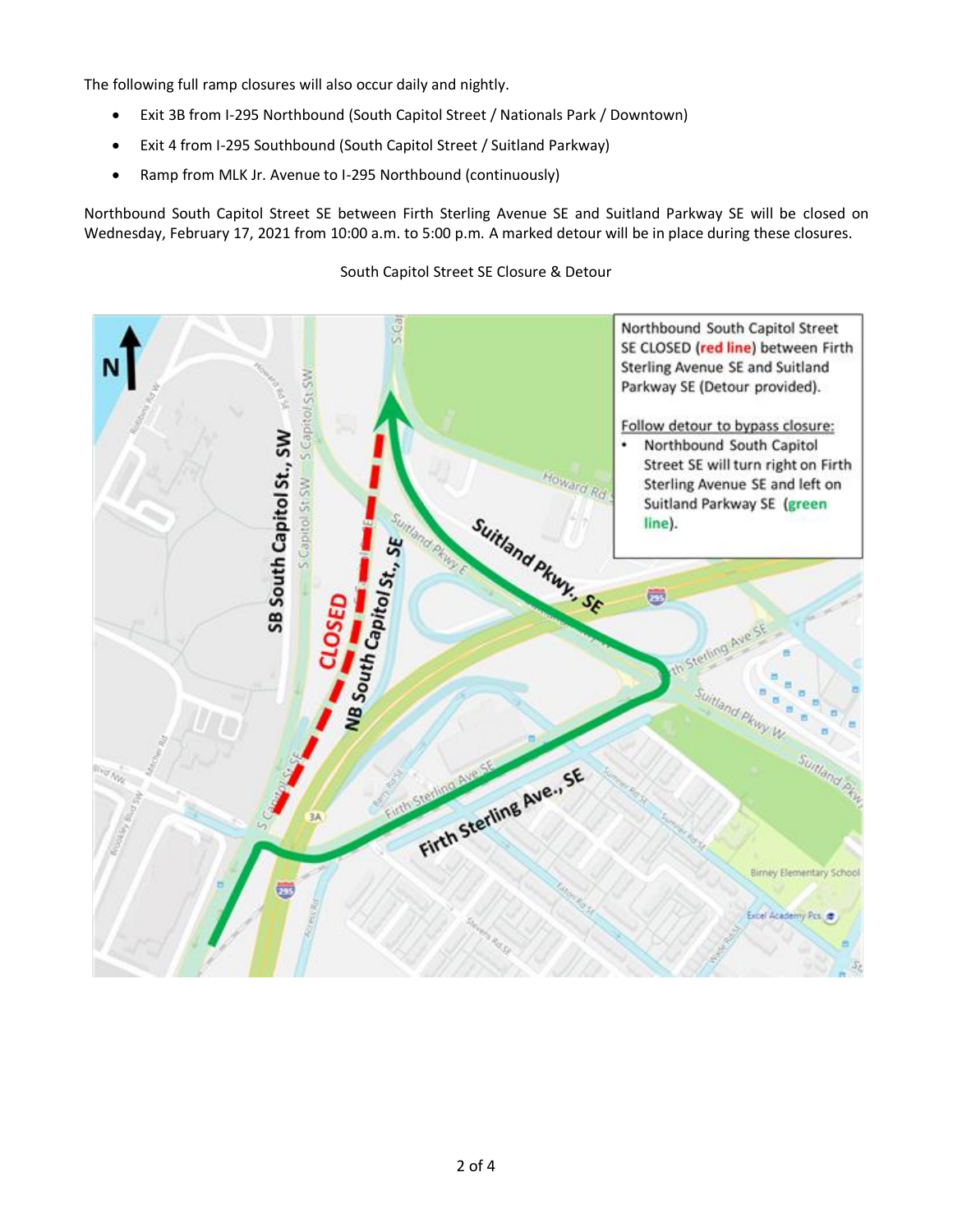Firth Sterling Avenue SE between South Capitol Street SE and St. Elizabeths Avenue SE will be closed on weeknights and during the weekend from 8:00 p.m. on Friday, February 19 to 5:00 a.m. on Monday, February 22, as shown in the graphic. In the event of weather or other unforeseen delays the closure will be rescheduled to the following weekend. Weekend closures will be followed by nightly closures during the following week. A marked detour will be in place during these closures.



Firth Sterling Avenue SE Closure & Detour

These closures are required for construction activities associated with the following DDOT projects:

## **South Capitol Street Corridor Project - Frederick Douglass Memorial Bridge**

The South Capitol Street Corridor Project calls for replacing the Frederick Douglass Memorial Bridge and transforming related sections of the urban freeway into a beautiful scenic boulevard that increases pedestrian and vehicular safety, improves multimodal transportation options, increases community accessibility and supports economic development on both sides of the Anacostia River.